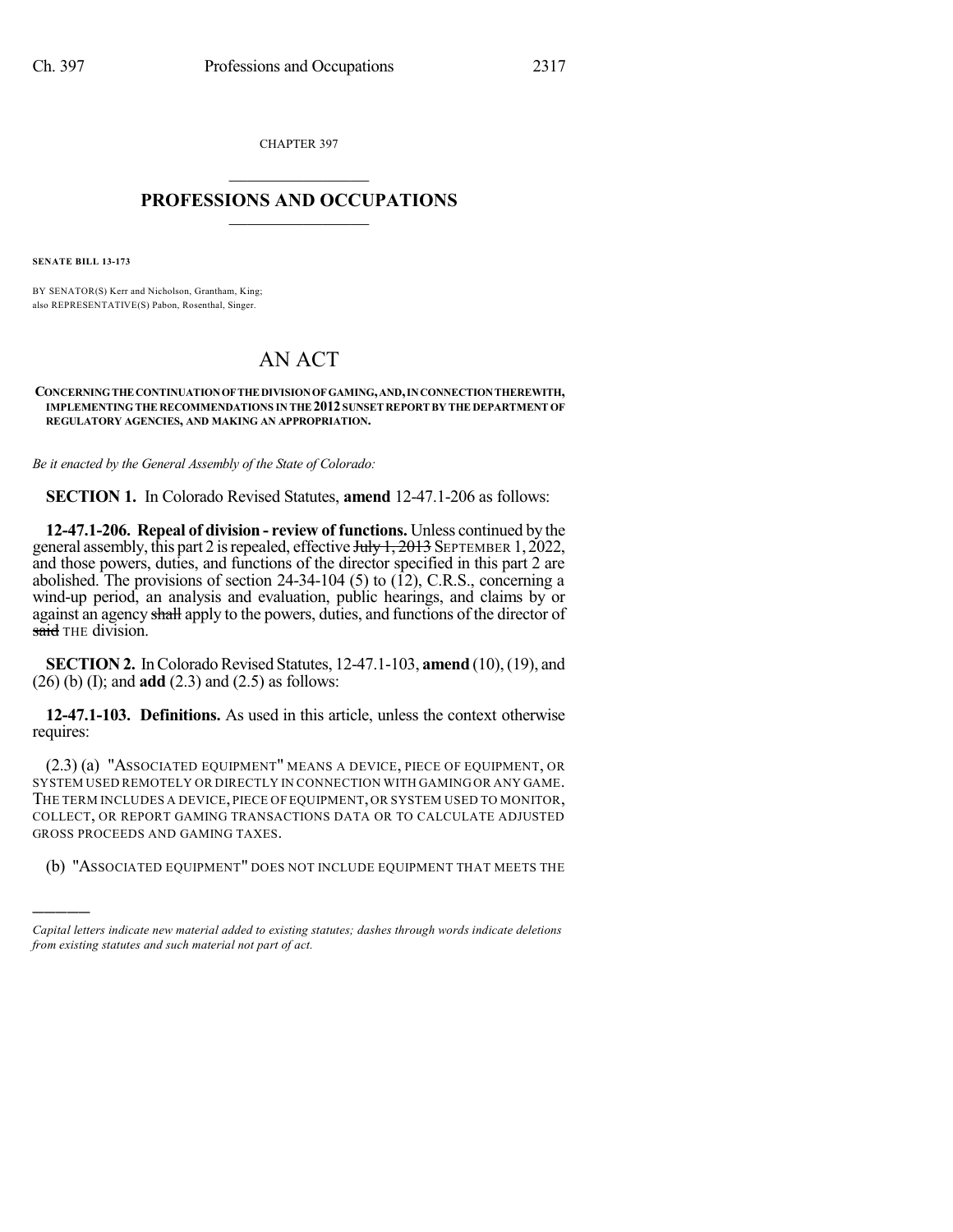DEFINITION OF A "GAMING DEVICE" OR "GAMING EQUIPMENT" IN SUBSECTION (10) OF THIS SECTION.

(2.5) "ASSOCIATED EQUIPMENT SUPPLIER" MEANS A PERSON WHO IMPORTS, MANUFACTURES, DISTRIBUTES, OR OTHERWISE PROVIDES ASSOCIATED EQUIPMENT FOR USE IN COLORADO. THE TERM DOES NOT INCLUDE A PERSON LICENSED AS A SLOT MACHINE MANUFACTURER OR DISTRIBUTOR UNDER PART 5 OF THIS ARTICLE.

(10) "Gaming device" or "gaming equipment" means any equipment or mechanical, electromechanical, or electronic contrivance, component, or machine used remotely or directly in connection with gaming or any game. The term includes a system for processing information which THAT can alter the normal criteria of random selection which affects AFFECTING the operation, of any game or which determines DETERMINING the outcome, of a game. The term includes A PHYSICAL OR ELECTRONIC VERSION OF a slot machine, poker table, blackjack table, craps table, roulette table, dice, and the cards used to play poker and blackjack.

(19) "Limited card games and slot machines", "limited gaming", or "gaming" means PHYSICAL AND ELECTRONIC VERSIONS OF slot machines, craps, roulette, and the card games of poker and blackjack which are authorized by this article and defined and regulated by the commission, each game having a maximumsingle bet of one hundred dollars.

(26) (b) "Slot machine" does not include:

(I) A vintage slot machine models which were MODEL THAT:

(A) WAS introduced on the market prior to BEFORE 1984;

(B) DOES NOT CONTAIN COMPONENT PARTS MANUFACTURED IN 1984 OR THEREAFTER; and are

(C) IS not used for gambling purposes or in connection with limited gaming; or

**SECTION 3.** In Colorado Revised Statutes, 12-47.1-501, **amend** (1) introductory portion; and **add** (1) (f) as follows:

**12-47.1-501. Licenses - types - rules.** (1) The commission may issue five SIX types of licenses as follows:

(f) **Associated equipment supplier license.** AN ASSOCIATED EQUIPMENT SUPPLIER LICENSE IS REQUIRED FOR A PERSON WHO IMPORTS, MANUFACTURES, OR DISTRIBUTES ASSOCIATED EQUIPMENT IN THIS STATE, OR WHO OTHERWISE ACTS AS AN ASSOCIATED EQUIPMENT SUPPLIER. SLOT MACHINE MANUFACTURERS OR DISTRIBUTORS WHO ARE LICENSED IN THIS STATE AND WHO IMPORT, MANUFACTURE, OR DISTRIBUTE ASSOCIATED EQUIPMENT NEED NOT OBTAIN A SEPARATE ASSOCIATED EQUIPMENT SUPPLIER LICENSE. EACH LICENSE ISSUED UNDER THIS PARAGRAPH (f) EXPIRES TWO YEARS AFTER THE DATE OF ITS ISSUANCE BUT MAY BE RENEWED UPON THE FILING AND APPROVAL OF AN APPLICATION FOR RENEWAL. THE COMMISSION SHALL PROMULGATE RULES TO ESTABLISH THE FEES FOR AN INITIAL LICENSE AND RENEWAL LICENSES.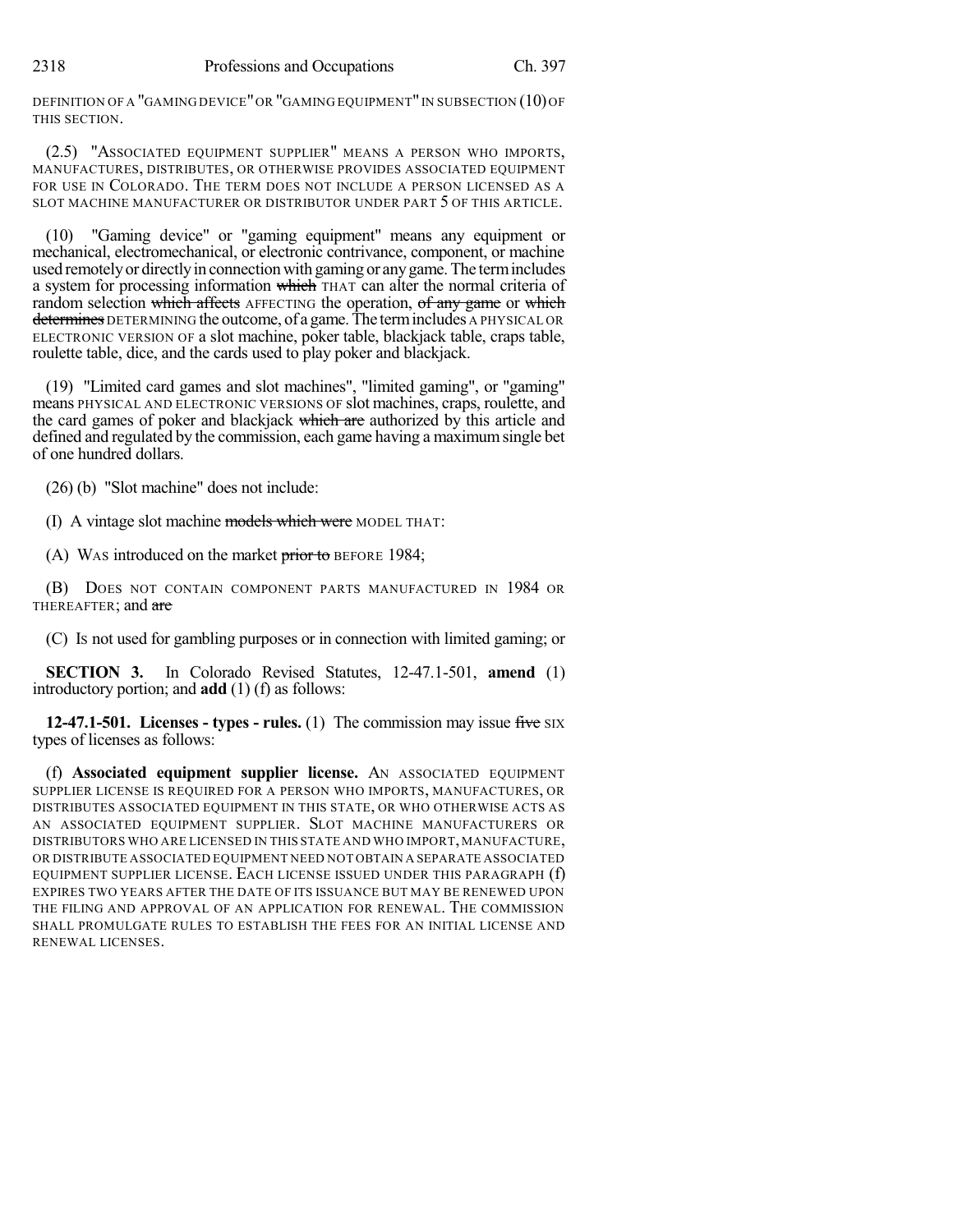**SECTION 4.** In Colorado Revised Statutes, **amend** 12-47.1-505 as follows:

**12-47.1-505. Operator,slotmachinemanufacturerordistributor, associated equipmentsupplier, key employee,supportlicensee, or retailer -qualifications for licensure.** Prior to a person's licensure BEFORE OBTAINING A LICENSE as an operator, slot machine manufacturer or distributor, ASSOCIATED EQUIPMENT SUPPLIER, key employee, support licensee, or retailer, such person shall, in addition to meeting any other requirements imposed by OF this article OR RULES OF the commission, or any rule or regulation promulgated pursuant to this article, AN APPLICANT MUST show that he OR SHE is of good moral character. Such person AN APPLICANT has the burden of proving his OR HER qualifications to the satisfaction of the commission. Such person shall THE APPLICANT MUST submit to and pay for any background investigations as may be ordered by the commission MAY ORDER. All such payments shall be deposited into the limited gaming fund CREATED IN SECTION 12-47.1-701.

**SECTION 5.** In Colorado Revised Statutes,  $12-47.1-525$ , **amend**  $(1)$  (a) and  $(1)$ (b) introductory portion; and **add** (1) (b) (I.5) as follows:

**12-47.1-525. Suspension or revocation of license - grounds - penalties.**  $(1)(a)$  Any THE COMMISSION MAY REVOKE A license granted pursuant to this article may be revoked for any cause that would have prevented its issuance OF THE LICENSE, including those THE causes set forth in sections 12-47.1-510 and 12-47.1-801.

(b) Any THE COMMISSION MAY SUSPEND OR REVOKE A license granted pursuant to this article may be suspended or revoked for any A violation by the licensee or any AN officer, director, agent, member, or employee of a THE licensee, AFTER NOTICE TO THE LICENSEE, THE OPPORTUNITY FOR A HEARING, AND UPON PROOF BY A PREPONDERANCE OF THE EVIDENCE AS DETERMINED BY THE COMMISSION. VIOLATIONS THAT MAY WARRANT LICENSE SUSPENSION OR REVOCATION INCLUDE VIOLATIONS of this article, any rule promulgated by the commission, any provision of part 6 of article 35 of title 24, C.R.S., or any rule promulgated by the executive director of the department of revenue pursuant to section 24-35-607 (3), C.R.S., or for conviction of a crime. after notice to the licensee and a hearing upon proof by a preponderance of the evidence as determined by the commission. In addition to revocation or suspension, or in lieu of revocation or suspension, the commission may impose a reprimand or a monetary penalty not to exceed the following amounts:

(I.5) IF THE LICENSEE IS AN ASSOCIATED EQUIPMENT SUPPLIER, THE AMOUNT OF TWENTY-FIVE THOUSAND DOLLARS;

**SECTION 6.** In Colorado Revised Statutes, 12-47.1-601, **amend** (1) introductory portion and (1) (d) as follows:

**12-47.1-601. Gaming tax.** (1) There is hereby imposed a gaming tax on the adjusted gross proceeds of gaming allowed by this article. The tax shall be IS set by rule AS promulgated by the commission. In no event THE COMMISSION shall NOT SET the tax exceed AT MORE THAN forty percent of the adjusted gross proceeds. In setting the tax rate, the commission shall consider the need to provide moneys to the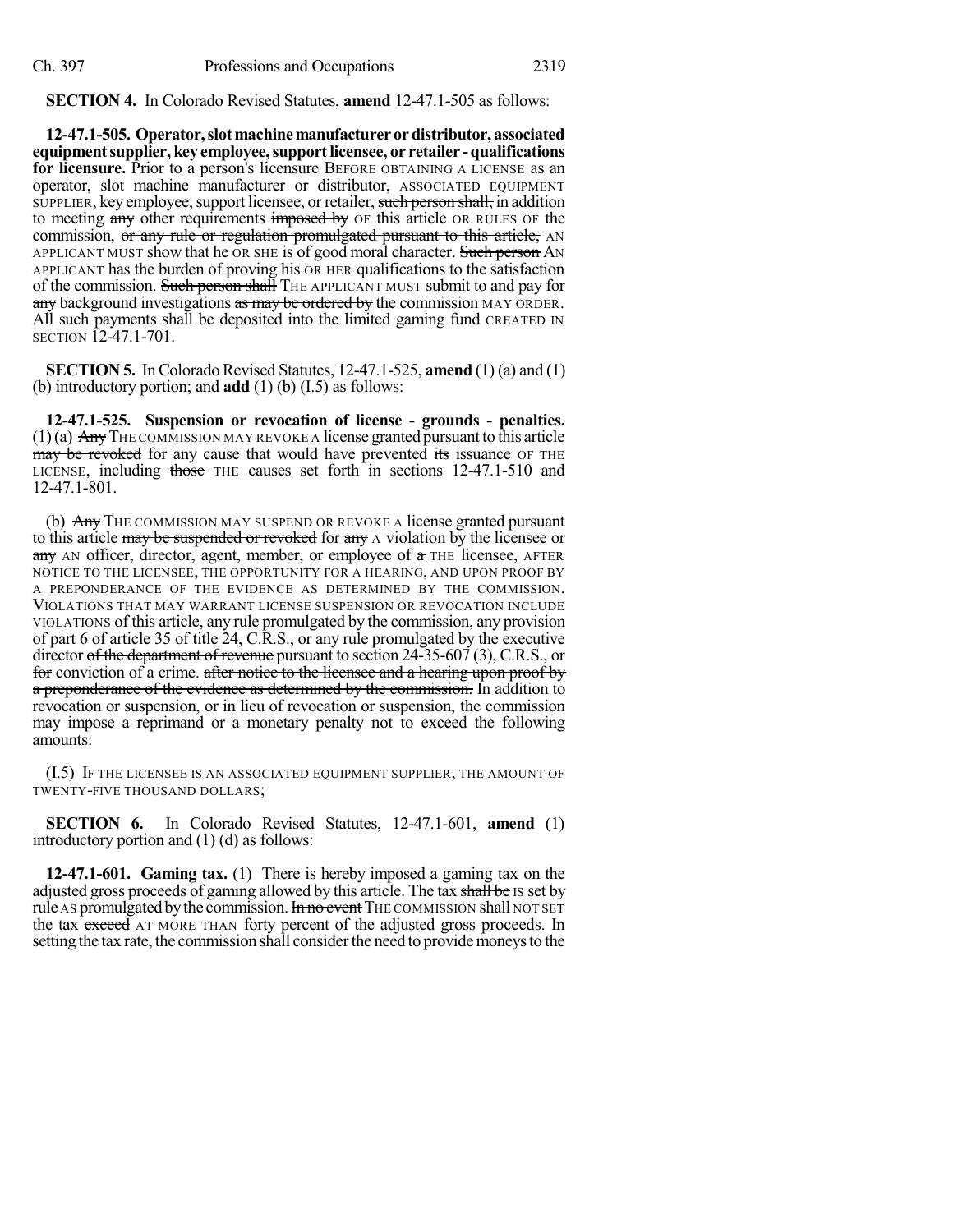cities of Central, Black Hawk, and Cripple Creek for historic restoration and preservation; the impact on the communities and any state agency, including but not limited to, infrastructure, law enforcement, environment, public health and safety, education requirements, human services, and other components due to limited gaming; the impact on licensees and the profitability of their operations; the profitability of the other "for-profit" forms of gambling in this state; the profitability of similar forms of gambling in other states; and the expenses of the commission and the division for their administration and operation. The commission shall also consider the following:

(d) IN SETTING the amount, THE COMMISSION shall take into account profit levels after expenses of other "for profit" gaming in Colorado and similar forms of gaming in other states;

**SECTION 7.** In Colorado Revised Statutes, 12-47.1-818, **amend** (2) as follows:

**12-47.1-818. Approval of rules for certain games.** (2) No A licensee shall NOT offer poker, blackjack, craps, or roulette, or any variation game thereof OF POKER, BLACKJACK, CRAPS, OR ROULETTE, without prior approval of the game by the commission, EXCEPT AS SPECIFICALLY AUTHORIZED IN THE COMMISSION'S RULES REGARDING FIELD TRIALS OF NEW GAMES OR TECHNOLOGY.

**SECTION 8.** In Colorado Revised Statutes, **amend** 12-47.1-819 as follows:

**12-47.1-819. Exchange - redemption of chips - unlawful acts.** It is unlawful for any A person to exchange or redeem chips for anything whatsoever, except currency, negotiable personal checks, negotiable counter checks, or other chips. A licensee shall, upon the request of any A person, redeem that THE licensee's gaming chips surrendered by that person in any amount over twenty-five dollars with a check drawn upon the licensee's account at any banking institution in this state and made payable to that person PURSUANT TO RULES ESTABLISHED BY THE COMMISSION.

**SECTION 9.** In Colorado Revised Statutes, **amend** 12-47.1-820 as follows:

**12-47.1-820. Persons in supervisory positions - unlawful acts - rules.** It is unlawful for any A dealer, floorman FLOORPERSON, or any other OTHER employee who serves in a supervisory position to solicit or accept any A tip or gratuity from any A player or patron at the premises LICENSED GAMING ESTABLISHMENT where he OR SHE is employed; EXCEPT THAT A dealer may however, accept tips or gratuities from a patron at the table at which such THE dealer is conducting play, subject to the provisions of this section. All such EXCEPT AS THE COMMISSION MAY AUTHORIZE BY RULE, A DEALER SHALL IMMEDIATELY DEPOSIT tips or gratuities shall be **immediately deposited** in a lockbox reserved for that purpose, accounted for and placed in a pool for distribution based upon criteria established in advance by the licensed retailer.

**SECTION 10.** In Colorado Revised Statutes, 12-47.1-823, **amend** (1) introductory portion and (1) (g) as follows:

**12-47.1-823. Fraudulent acts.** (1) It is unlawful for any A person: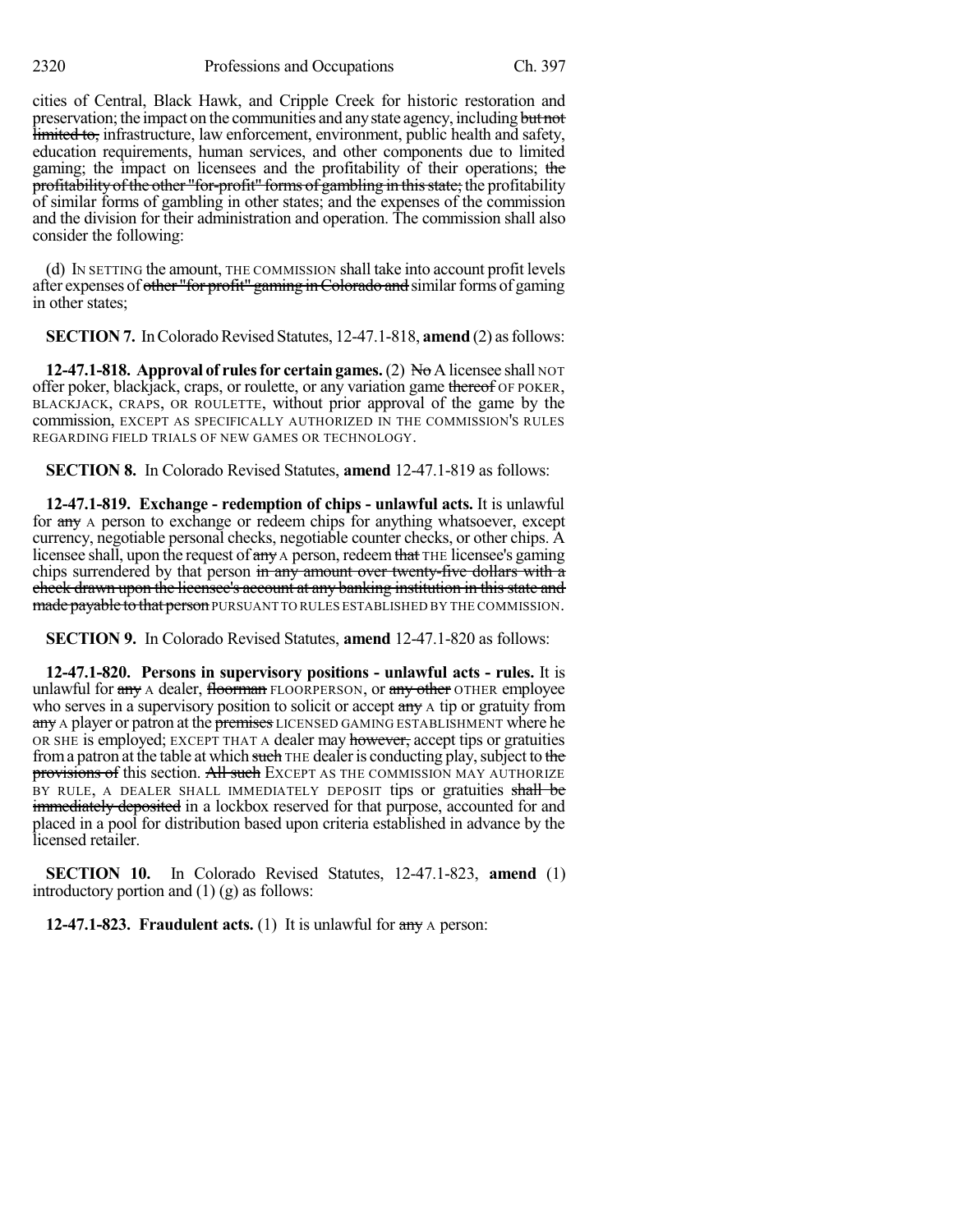(g) To manipulate, with the intent to cheat, any component of a gaming device in a manner contrary to the designed and normal operational purpose for the component, including, but not limited to, varying the pull of the handle of a slot machine, with knowledge that the manipulation affects the outcome of the game or with knowledge of  $\frac{day}{x}$  AN event that affects the outcome of the game;

**SECTION 11.** In Colorado Revised Statutes, 12-47.1-825, **amend** (2) introductory portion as follows:

**12-47.1-825. Use of counterfeit or unapproved chips or tokens or unlawful coins or devices- possession of certain unlawful devices, equipment, products, or materials.** (2) It is unlawful for any A person, in playing or using any A limited gaming activity designed to be played with, to receive, or to be operated by chips, or tokens, OR OTHER WAGERING INSTRUMENTS approved by the commission or by lawful coin of the United States of America:

**SECTION 12.** In Colorado Revised Statutes, 12-47.1-826, **amend** (1) introductory portion and (1) (b) as follows:

**12-47.1-826. Cheating game and devices.** (1) It is unlawful for any A person playing any A licensed game in licensed gaming premises to:

(b) Knowingly deal, conduct, carry on, operate, or expose for play any A PHYSICAL OR ELECTRONIC VERSION OF A game or games played with PHYSICAL OR ELECTRONIC cards or  $\frac{any}{any}$  A mechanical device, or any combination of games or devices, which THAT have in any manner been marked or tampered with or placed in a condition or operated in a manner the result of which THAT tends to deceive the public or tends to alter the normal random selection of characteristics or the normal chance of the game, which OR THAT could determine or alter the result of the game.

**SECTION 13.** In Colorado Revised Statutes, 12-47.1-902, **amend** (1) introductory portion and (1) (b) as follows:

**12-47.1-902. Terms of sponsorship.** (1) All limited gaming events sponsored by charitable organizations pursuant to this part 9 shall MUST, in addition to all the other requirements of this article, meet the following conditions:

(b) A one-day sponsored event  $\frac{1}{2}$  MUST, for purposes of this part 9, begin at 8 a.m. on one day and end at 2 8 a.m. on the following day. For purposes of this section, no event shall be IS considered as less than a one-day event; except that a retailer may devote less than one full day to a charitable event.

**SECTION 14.** In Colorado Revised Statutes, **amend** 12-47.1-1103 as follows:

**12-47.1-1103. Ownership or possession of slot machines - rules.** Notwithstanding any other laws of this state to the contrary, the possession of IF A LICENSED SLOT MACHINE MANUFACTURER,SLOT MACHINE DISTRIBUTOR,OPERATOR, RETAILER, OR A RETAIL GAMING LICENSE APPLICANT COMPLIES WITH ALL OF THE PROVISIONS OF THIS ARTICLE AND THE RULES PROMULGATED UNDER THIS ARTICLE, HE OR SHE MAY LEGALLY OWN, POSSESS, OR OWN AND POSSESS slot machines in this state; by licensed manufacturers, distributors, and operators is legal if all the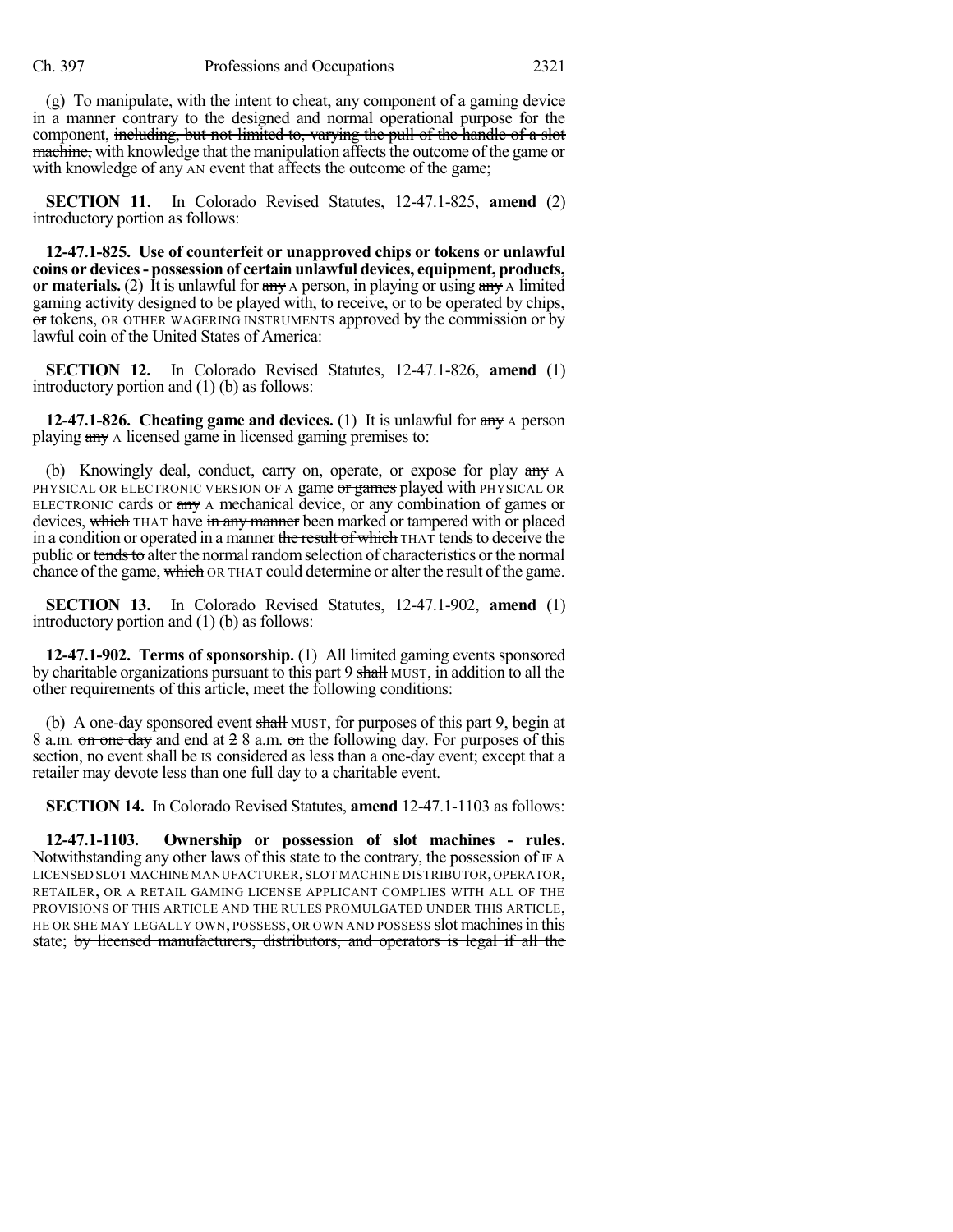requirements, conditions, and provisions of this article and the rules and regulations promulgated pursuant to this article are met and complied with. However, EXCEPT THAT nothing in this section shall be deemed to authorize or permit any AUTHORIZES THE use of slot machines for any purpose except as OTHER THAN THE PURPOSES specifically authorized and provided for in this article and the rules and regulations promulgated pursuant to UNDER this article. THE COMMISSION SHALL PROMULGATE RULES CONCERNING THE CONDITIONS UNDER WHICH THE DIVISION MAY AUTHORIZE A RETAIL GAMING LICENSE APPLICANT TO OWN, POSSESS,OR OWN AND POSSESS SLOT MACHINES IN THIS STATE BEFORE OBTAINING A RETAIL GAMING LICENSE.

**SECTION 15.** In Colorado Revised Statutes, 12-47.1-1601, **amend** (4) (a.5) (I) and  $(4)$   $(a.5)$  (III) as follows:

**12-47.1-1601. Local governmentlimitedgaming impactfund- rules- repeal.**  $(4)(a.5)(I)$  For the 2008-09 fiscal year and each fiscal year thereafter, the executive director of the department of human services shall use the moneys in the gambling addiction account to award grants for the purpose of providing gambling addiction counseling services to Colorado residents. The department of human services may use a portion of the moneys in the gambling addiction account, not to exceed ten percent in the 2008-09 fiscal year and five percent in each fiscal year thereafter, to cover the department's direct and indirect costs associated with administering the grant program authorized in this paragraph  $(a.5)$ . Grants THE EXECUTIVE DIRECTOR OF THE DEPARTMENT OF HUMAN SERVICES shall be awarded AWARD GRANTS to state or local public or private entities or programs that provide gambling addiction counseling services and that have or are seeking nationally accredited gambling addiction counselors. For the 2008-09 through 2011-12 fiscal years, The executive director of the department of human services shall award ten percent of the moneys in the gambling addiction account in grants to addiction counselors who are actively pursuing national accreditation as gambling addiction counselors. In order to qualify for an accreditation grant, an addiction counselor applicant shall MUST provide sufficient proof that he or she has completed at least half of the counseling hours required for national accreditation. The executive director of the department of human services shall adopt rules establishing the procedure for applying for a grant from the gambling addiction account, the criteria for awarding grants and prioritizing applications, and any other provision necessary for the administration of the grant applications and awards. Neither the entity, program, or gambling addiction counselor providing the gambling addiction counseling services nor the recipients of the counseling services need to be located within the jurisdiction of an eligible local governmental entity in order to receive a grant or counseling services. At the end of any A fiscal year, all unexpended and unencumbered moneys in the gambling addiction account shall remain in the account and shall bo not revert to the general fund or any other fund or account.

(III) This paragraph (a.5) is repealed, effective  $J_{\text{t}}$   $J_{\text{t}}$   $J_{\text{t}}$   $2013$ . Any SEPTEMBER 1, 2022. THE STATE TREASURER SHALL TRANSFER ANY moneys remaining in the gambling addiction account on June 30, 2013, shall be transferred AUGUST 31, 2022, to the limited gaming impact account.

**SECTION 16.** In Colorado Revised Statutes, 24-34-104, **amend** (44) introductory portion and  $(53.5)$  introductory portion; **repeal**  $(44)(f)$ ; and **add** $(53.5)$ (g) as follows: